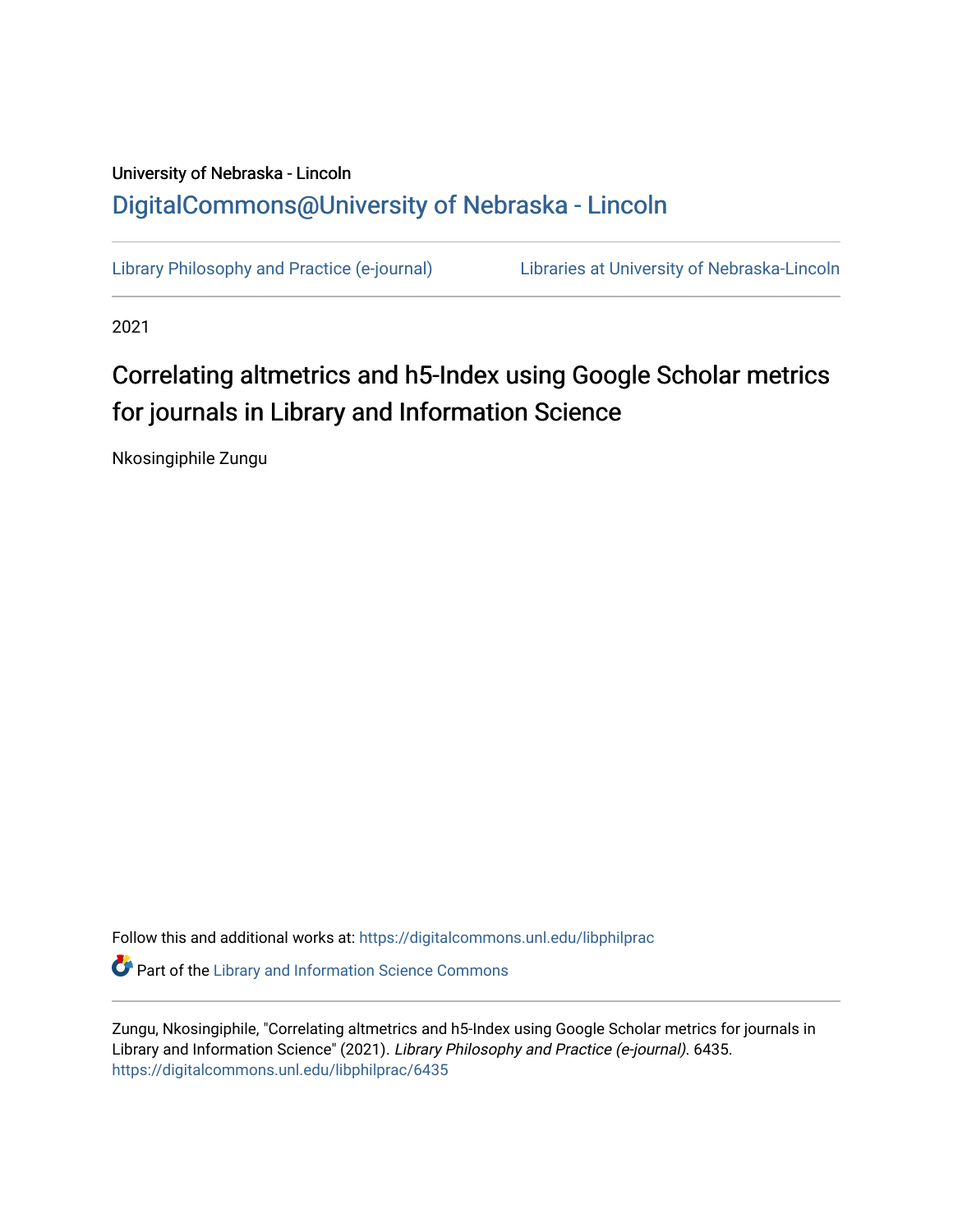## **Correlating altmetrics and h5-Index using Google Scholar metrics for journals in Library and Information Science**

Nkosingiphile Mbusozayo Zungu Department of Information Studies, University of Zululand South Africa [ZunguNM@unizulu.ac.za](mailto:ZunguNM@unizulu.ac.za)

## **Abstract**

The purpose of this paper is to correlate altmetrics and h5-index using Google Scholar metrics for journals in Library and Information Science, in order to clarify the relative significance of altmetrics in evaluating research impact. This paper adopted the behavioural bibliometrics to analyse data that was collected from Google Scholar metrics for three systematically selected journals in LIS. We obtained altmetrics scores for selected articles from Altmetrics.com. This paper focuses on: (i) the extent in which altmetrics indicators correlate with the journal's h5-index; (ii) the disproportions amongst altmetrics indicators, and; (iii) the comparison of article altmetrics scores in journals with different h5-index. The results of this paper reveal noteworthy independence of altmetrics from h5-index. Therefore, the journal's h5-index does not impact or reflect on its article altmetrics. Amongst other altmetrics indicators, Mendeley dominates in all articles altmetrics. The results further confirmed the possibility of articles in journals with low h5-index to attained greater social media attention than articles in journals with high h5-index. This paper adds to the body of knowledge in LIS, informetrics in particular. It is hoped that the results of this study will help create better understanding of altmetrics and prevent its misuse.

**Keywords:** Altmetrics, H5-index, Google Scholar, Library and Information Science, Data Science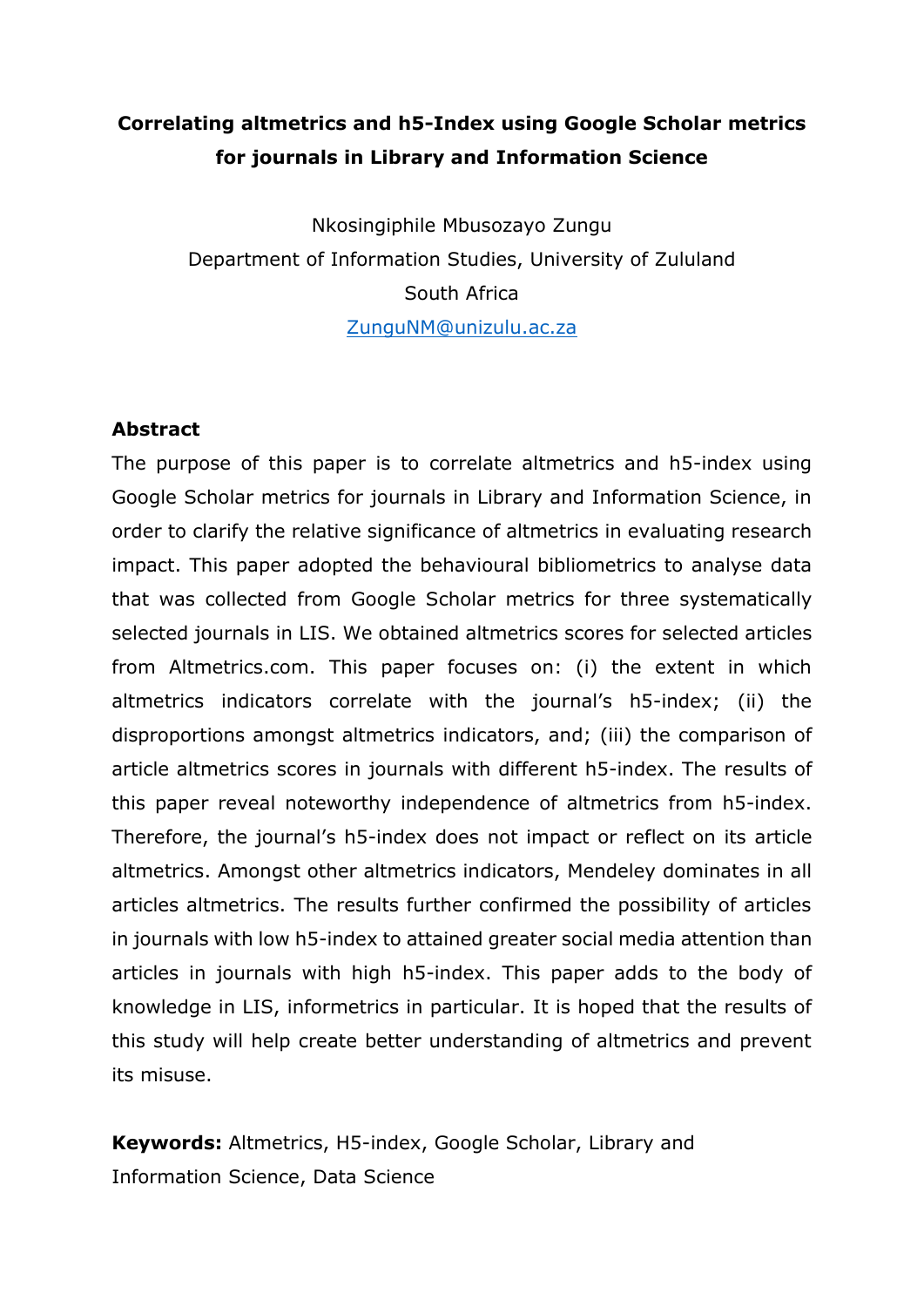#### **Introduction and background**

Altmetrics are gaining growing attention in the domains of research evaluation. Bornmann (2014) acknowledges that altmetrics have been proposed as interesting way of assessing the societal impact of research. Alongside, its traditional counterparts, peer review and citation analysis are still relevant and widely used. Citations have been used in conjunction with peer review to evaluate individual academic or department (Sud and Thelwall, 2014: Waltman and Costas, 2014: Altmetrics.com, 2020). The use of various bibliometrics indicators for assessing research has been advocated by many authors (Costas and Bordons, 2007). After a range of critics embedded on Eugene Garfield's impact factor (IF), the h-index was suggested as a better alternative for measuring the journal's quality (Mingers et al., 2012; Mingers & Yang, 2017). On the other hand, the latest branch of informetrics, altmetrics, proves to be useful in measuring public engagement with research outputs. The point of intersection between the h-index and altmetrics has been observed, as Bornmann (2014) recognises that both 5-index and altmetrics are aimed at measuring the impact of research, "with the primary aim of creating productive interaction and successful communication between research and societal stakeholders". However, the correlation between altmetrics and h5-index is partially discussed in literature, and that justifies the significance of this paper.

#### **Rationale of the current study**

The figure 1 below illustrates major factors that affect the relationship between altmetrics and citation counts. This study sought to correlate altmetrics and h5-index in order to determine relative strengths of these factors.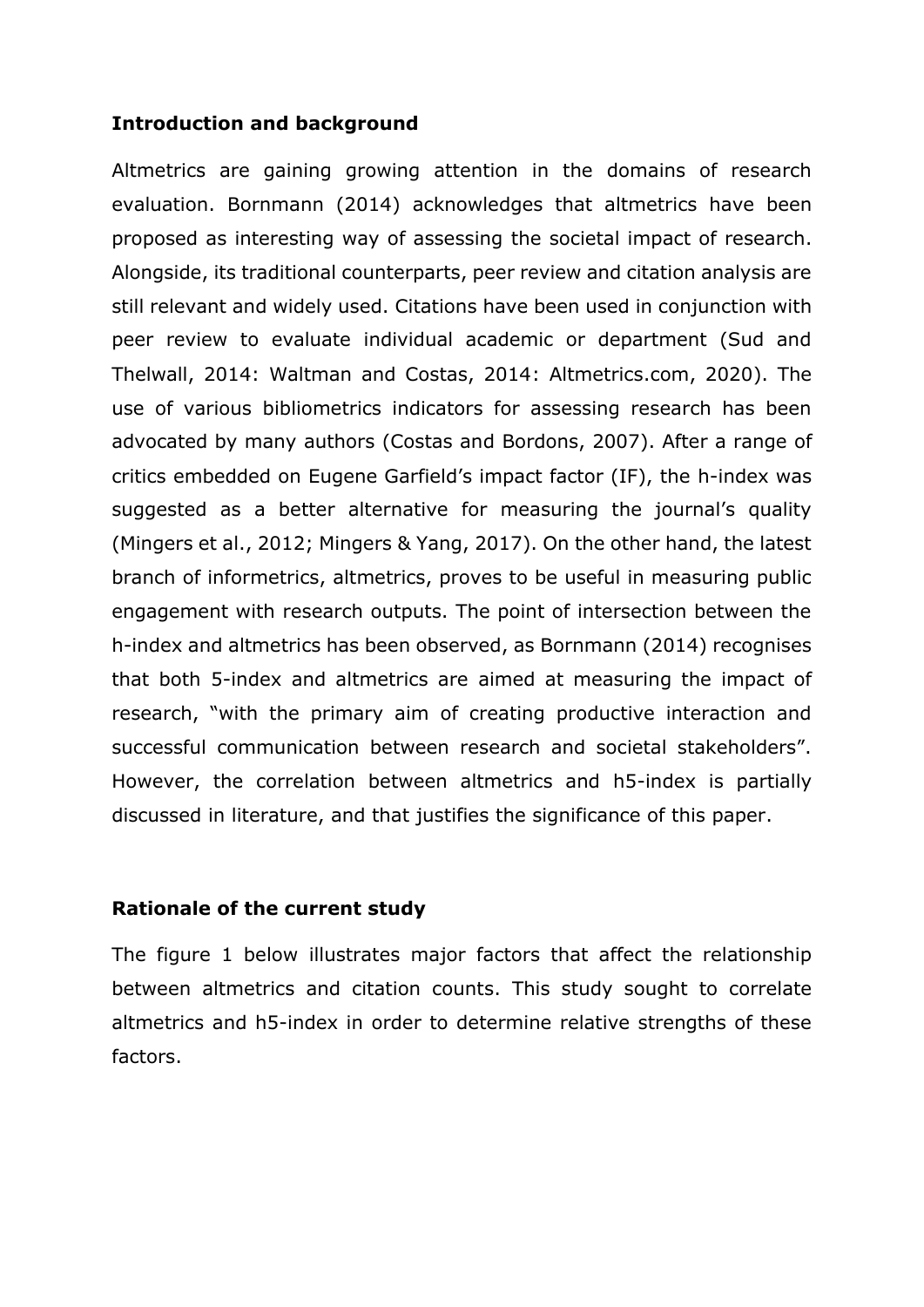

Figure 1: Major factors that affect the relationship between altmetrics and citation counts (Sud and Thelwall, 2014)

For many decades, the research evaluation has been grounded on citation analysis. Eugene Garfield's Science Citation Index (SCI) has been the most known citation indicator, initiated in 1955 (Mingers & Yang, 2017). However, there was a citation tracking indicator before Garfield's SCI. Mingers & Yang (2017) citing (Gross & Gross, 1927) reveal that the first analysis of papers citing a journal's publications started in 1927, and Shepard's Citations is a legal citing service started in 1873. There is a generally accepted assumption that articles with noteworthy contributions to a field of research are most likely to receive greater number of citations. On the other hand, altmetrics have been closely associated with the h-index (Bornmann, 2014). The research quality, biases and random variations have been noted in Sud and Thelwall, (2014) as major factors that affect relationship between altmetrics and citation counts.

#### **The h-index**

A scientist has index *h* if *h* of his or her N p papers have at least h citations each and the other (N p -h) papers have  $\lt$  = h citations each (Mingers & Yang, 2017). Also referred to as Hirsch Index, the h-index is a measure of the quantity and impact of the journals, individual researchers, researchers or department. The h-index was introduced in 2005 (Costas and Bordons,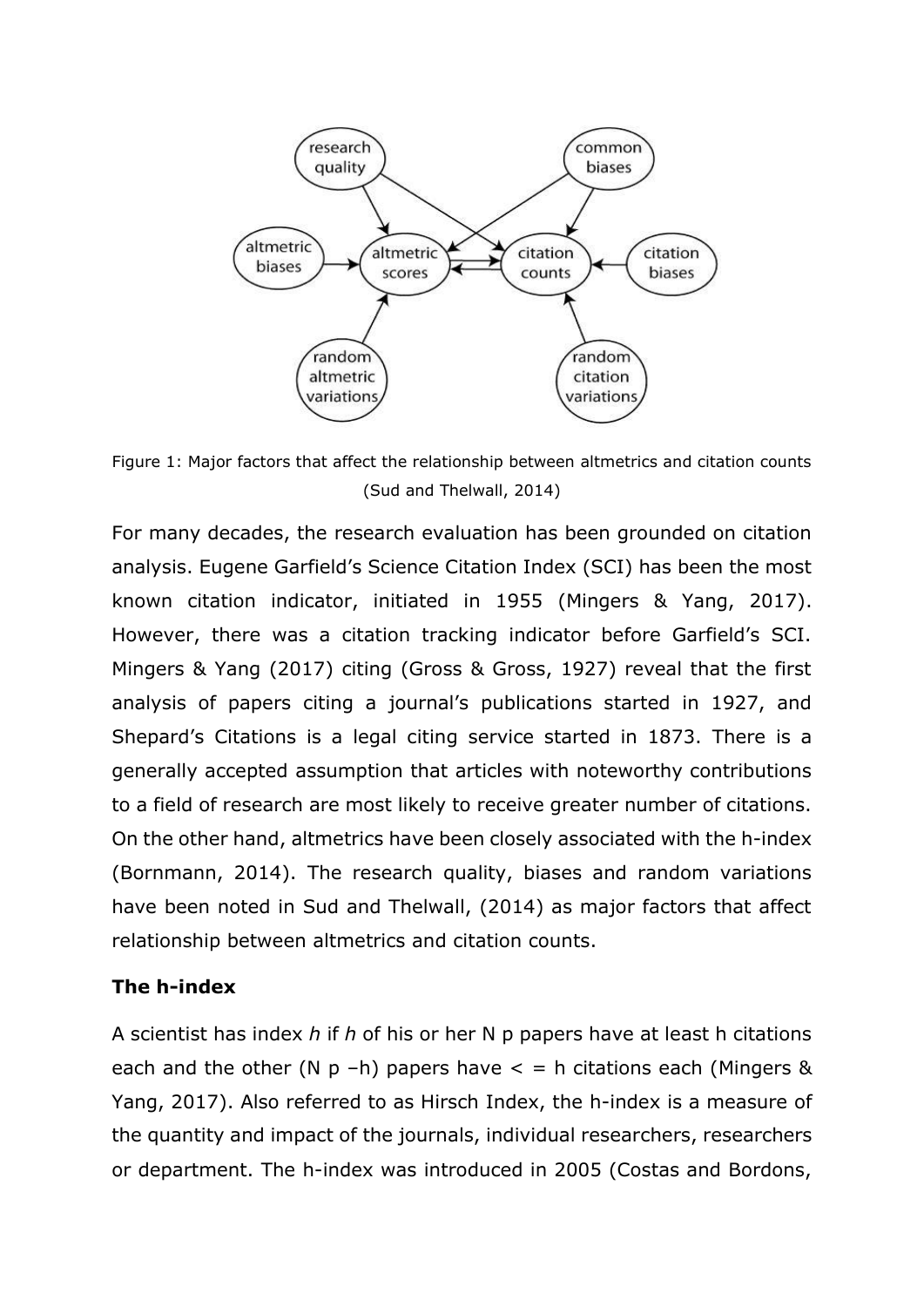2007). The h-index has been marked as the preferable measure of journal's quality (Mingers, Macri, & Petrovici, 2012). The h5-index is the h-index for articles published in the last 5 complete years (Google Scholar, 2019). It combines a measure of quantity and quality (Mingers & Yang, 2017). The current paper adopted journal h5-index provided by Google Scholar Metrics.

## **Altmetrics**

Altmetrics, also known as alternative metrics, is a term to describe webbased metrics to evaluate research impact, with an emphasis on social media platforms as data sources (Bornmann, Haundschild and adams, 2019). The creation and study of new metrics based on the social web for analysing and informing scholarship (Zoller *et al.*, 2016). This latest branch of informetrics, proves to be useful in measuring public engagement with research outputs. However, the usage of altmetrics in similar way as citations has raised controversies, owing the attention of this paper.

## **Altmetrics indicators**

The altmetrics indicators are based on at least four categories: attention score, mentions, citations, and readers.

| <b>Altmetrics</b>      |                       |
|------------------------|-----------------------|
| <b>Attention Score</b> |                       |
| <b>Mentioned</b>       | Tweeters              |
|                        | Google+               |
|                        | <b>Policy Sources</b> |
|                        | Facebook              |
|                        | <b>Blog</b>           |
| <b>Citations</b>       | <b>Dimensions</b>     |
| <b>Readers</b>         | Mendeley              |
|                        | CiteULike             |

Table 1: Altmetrics indicators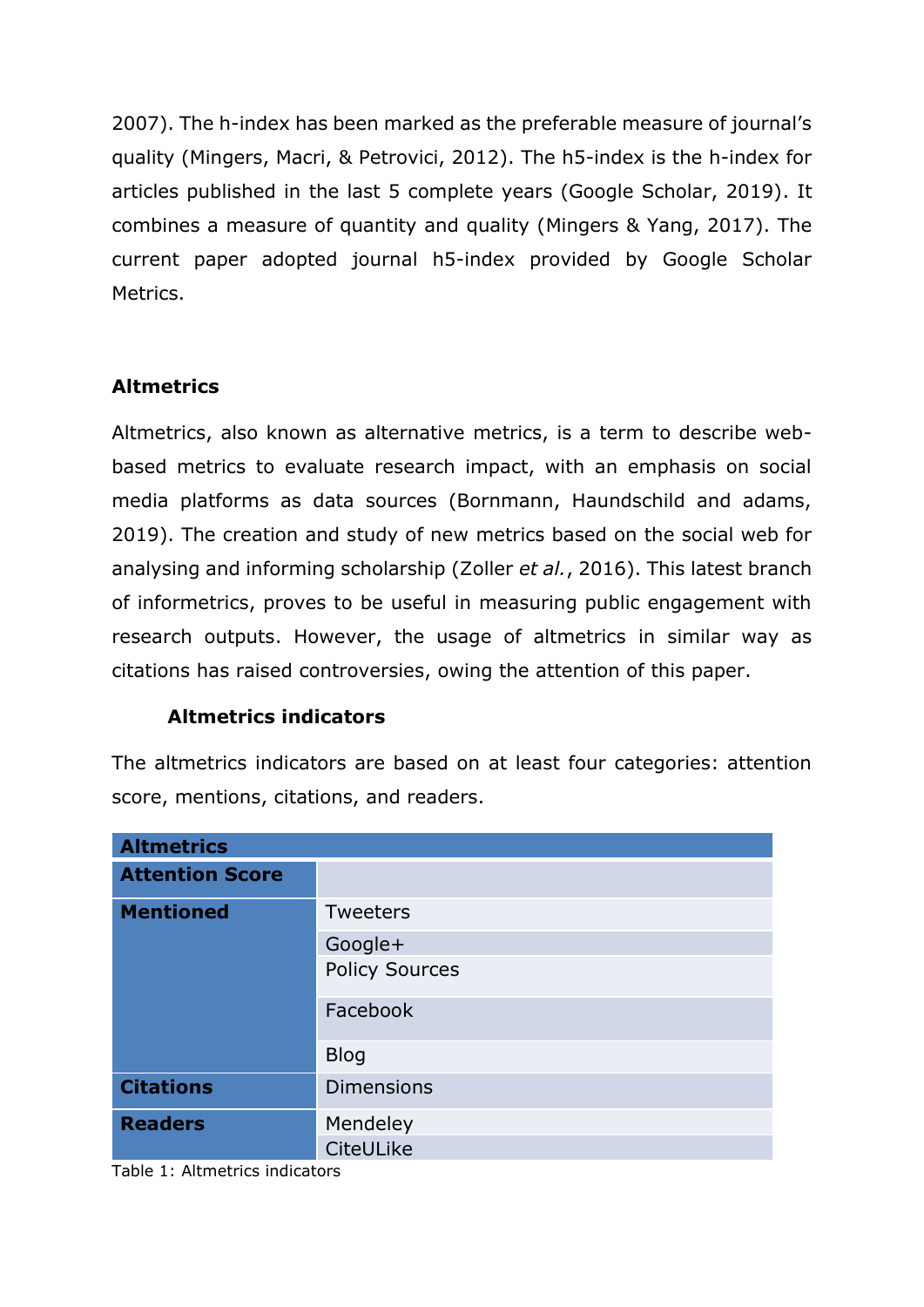## **Problem statement**

While altmetrics have served a notable purpose in research evaluation, it remains unclear whether altmetrics have a same practical value as citations. The h5-index on the other hand, has been successfully correlated with other bibliometrics indicators (Costas and Bordons, 2007; Mingers & Yang, 2017), but the evidence of its correlation with altmetrics could not be found. The practice of judging the quality of a research paper by the quality of journal is increasingly customary (Mingers & Yang, 2017). This arises a question on whether all papers in top ranked journals receive greater altmetrics attention than papers in low ranked journals. It is important to identify bibliometrics indicators that complement each other. It is hoped that the current paper will help avoid misuse of altmetrics by clarifying the position and qualities of altmetrics in the domains of research evaluation.

## **Aim and research questions**

The paper sought to correlate altmetrics and h5-index using the Google Scholar metrics for journals in Library and Information Science

This paper seeks to respond to the following questions:

- To what extent does the journal's h5-index correlate with its article altmetrics?
- Which altmetrics indicators are dominant in LIS research?
- Can articles in low ranked journals attain greater altmetrics score than articles in highly ranked journals?

## **Methodology**

This desk research study stemmed on the positivist research paradigm. The quantitative research design was adopted along the deductive research approach. Informetrics methods we employed to analyse research articles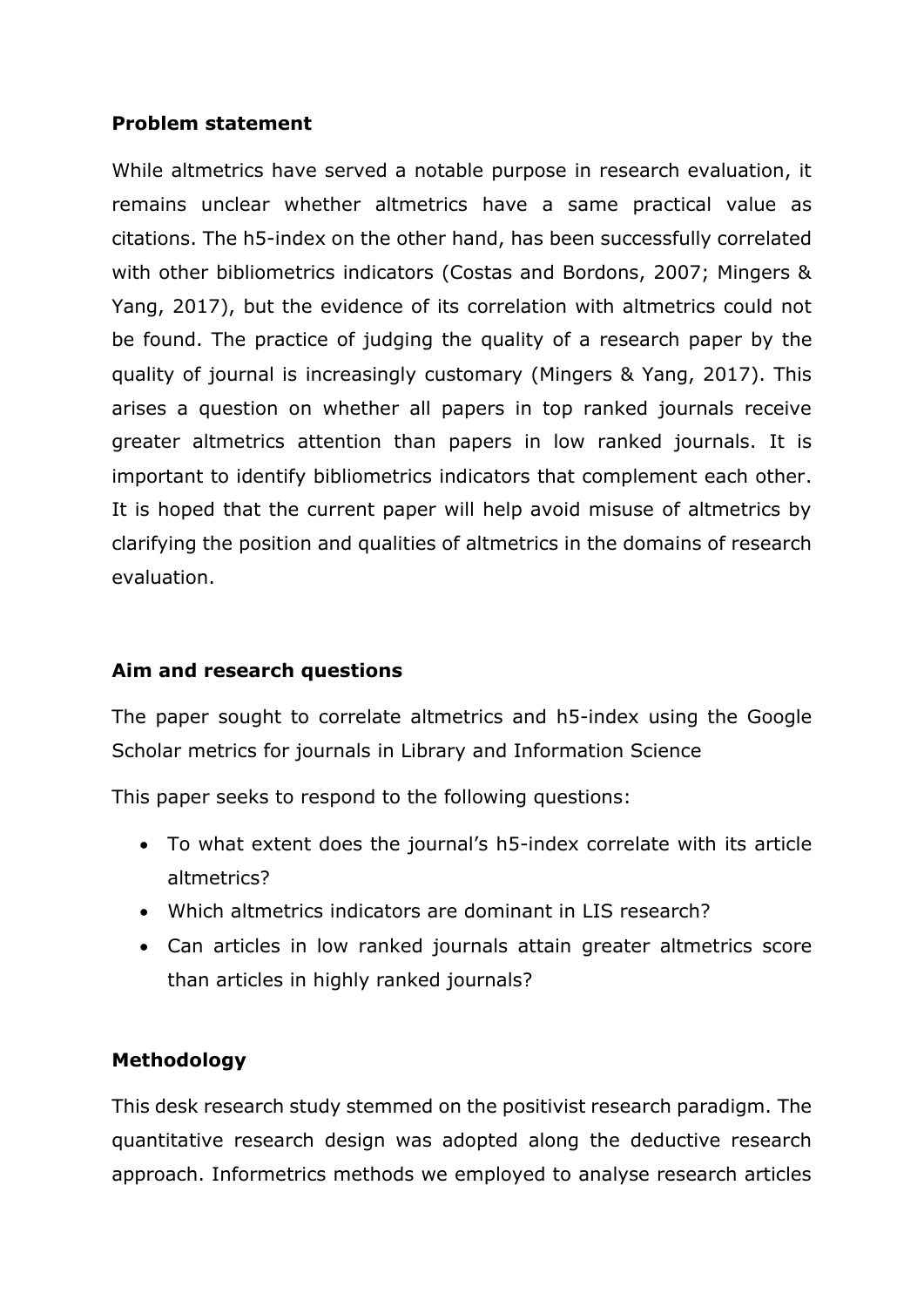from three selected journals in the field of Library and Information Science. We systematically sampled three LIS journals from Google Scholar metrics based on the Top h5-index, average h5-index, and the lowest h5-index. Respectively, the three LIS journals that were picked were: (i) the journal of the Association for Information Science and Technology (JAIST); (ii) the College and Research Libraries (CRL), and; (iii) the journal of Librarianship and Information Science (JLIS). The correlation analysis at article level was based on three systematically selected articles from each journal: high attention score, average attention score and low attention score. The aim of this systematic selection was ensuring consistency in selecting articles to represent the journal in the analysis. The data was collected, organised and analysed using Microsoft Excel.

## **Special considerations**

A set of considerations had to be taken into account throughout the correlation of altmetrics and h-index. These considerations would help ensure validity and reliability of the findings of this paper.

Firstly, Social web mentions are much faster to appear to academic citations (Sud and Thelwall, 2014). For this reason, we ensured that we select journals that were published in the same year and ranked in the same set of Google Scholar metrics, as shown below:

#### **(i) Top h5-index = 60**

Journal of the Association for Information Science and Technology (JAIST)

Volume.69 Issue. 1 Date: Jan2018

Number of articles= 16

## **(ii) Average h5-Index= 28**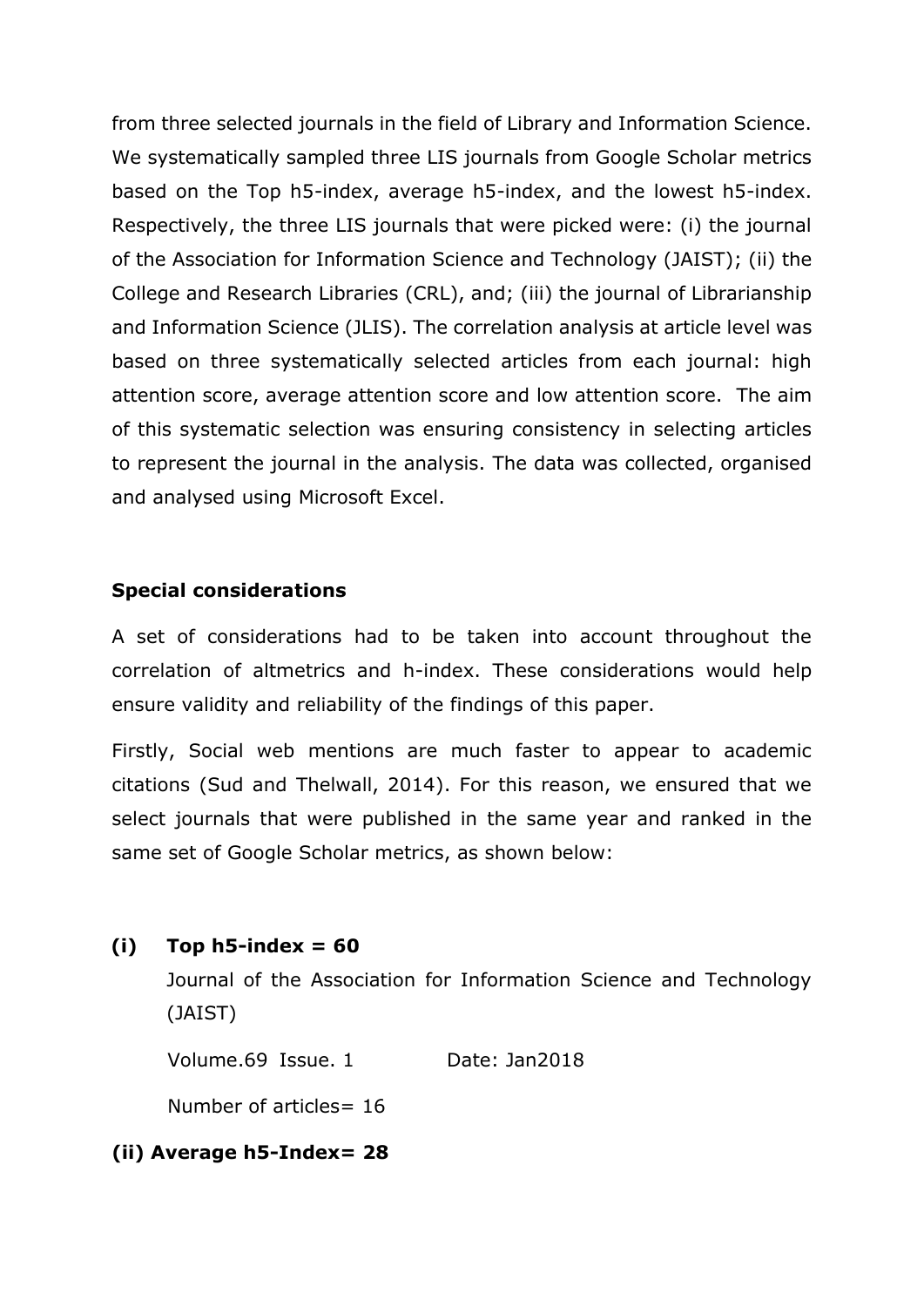College and Research Libraries (CRL) Volume.79 Issue. 1 Date: Jan2018 Number of articles= 7

## **(iii) Low h5-Index= 20**

Journal of Librarianship and Information Science (JLIS)

Volume.50 Issue. 1 Date: March 2018

Number of articles= 9

Secondly, the following three weaknesses of h-index addressed in Mingers & Yang (2017) were observed in this study:

a) The h-index cannot be used to compare across disciplines In order to ensure that the results of this study were not influenced by disciplinary differences, all journals that were sampled were in the field of library and information Science (LIS). Subjects classifications are provided by Google Scholar.

b) The h5-index is strongly affected by the total number of papers The increase in number of papers increases the chances of the journal attaining higher h-index. In order to avoid such imbalances in the correlation of altmetrics and h-index, the correlation that focuses on articles in one journal as carried out.

c) There are differences in typical values of the h5-index in different field

Since this paper focused on one discipline (Library and Information Science). Therefore, the weakness related to variation of h5-index from field to field was not expected to impact the findings of the current paper.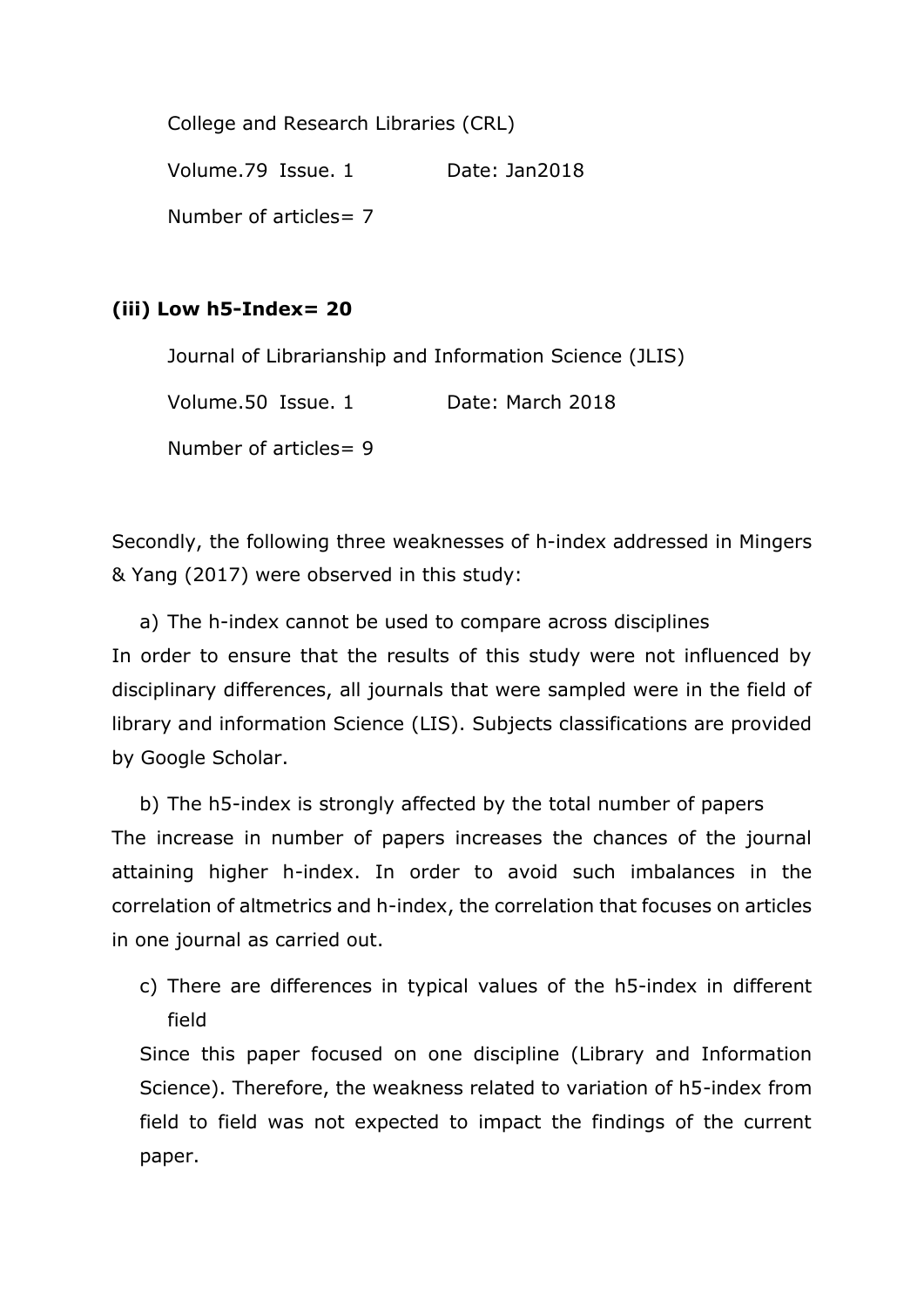#### **Results**



**1.** To what extent does the journal's h5-index correlate with its article altmetrics?

Figure 2: Altmetrics of articles with high attention score in journals with different h5 index

In figure 2 above, each journal is represented by one article (the article with highest attention score). The results show that lowest h5-index (20) has greater altmetrics scores than average h5-index (28) in most indicators. Again, the lowest h5-index (20) has greater Mendeley score than both average and highest h5-index (28 and 60).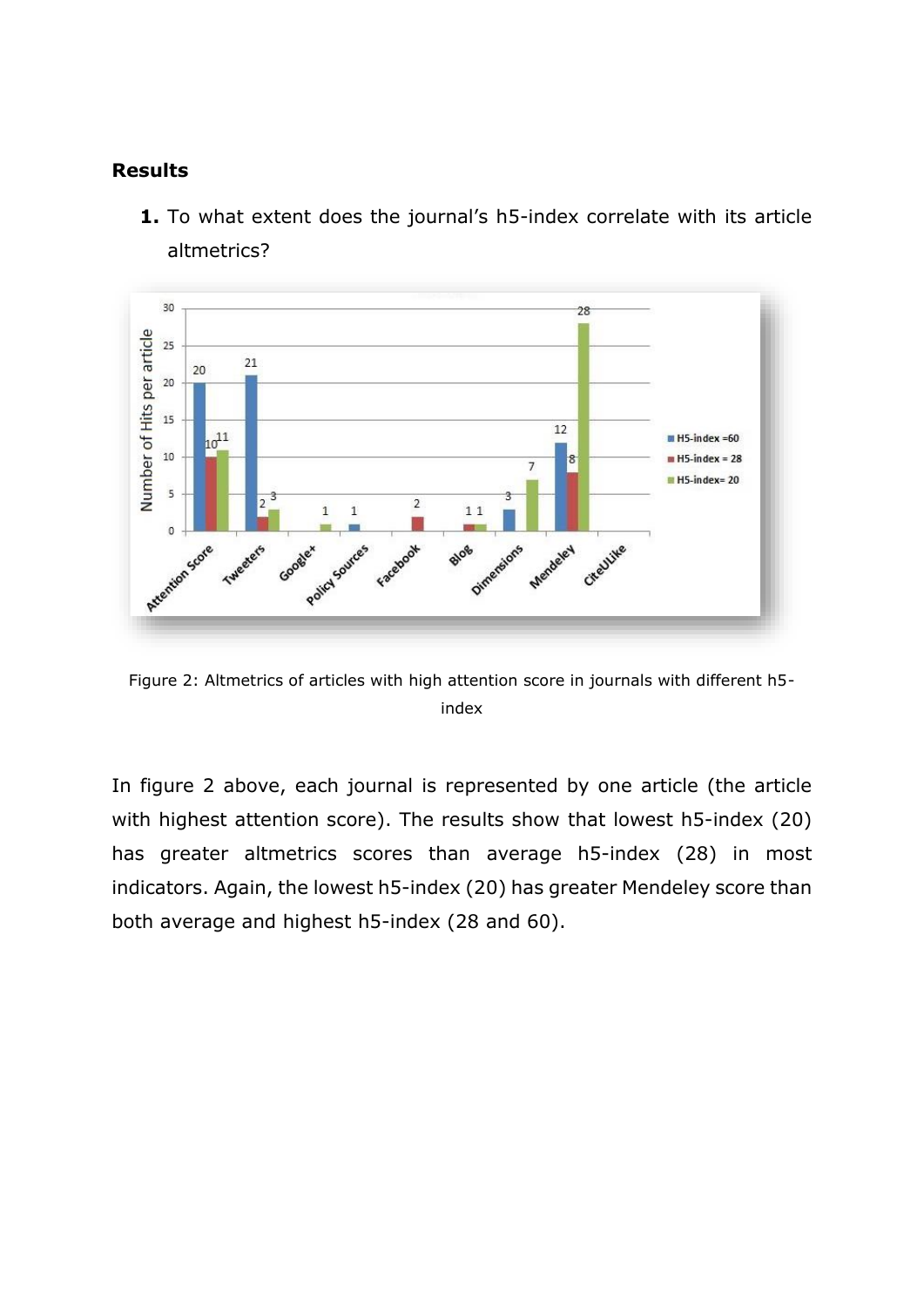

Figure 3: Altmetrics of articles with average attention score in journals with different h5 index

The highest h5-index (60) is at a peak in most indicators. However, lowest h5-index (20) supersedes others indicators on Facebook mentions. This reveals that the altmetrics indicators influences the overall attention score.



Figure 4: Altmetrics of articles with lowest attention score in journals with different h5 index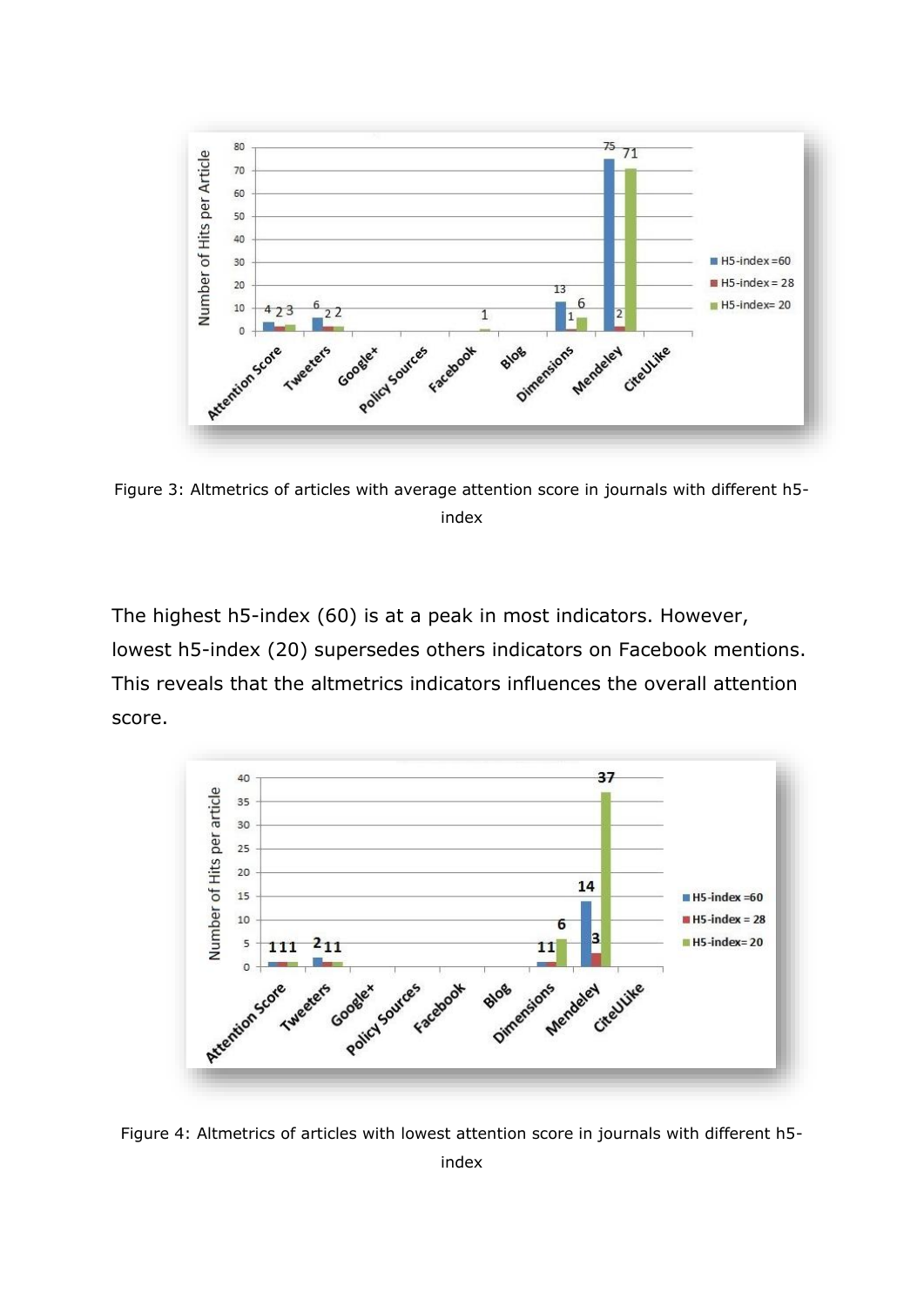In figure 4 above, all three articles have the same attention score, but the lowest h5-index (20) attains greater altmetrics score than both average and higher h5-index in most indicators.

**2.** Which altmetrics indicators are dominant in LIS research?



Figure 5: hits per indicator in all tree selected journals

Clearly, Mendeley take a lead in terms of social attention given to LIS research.



Figure 6: Analysis of altmetrics indicators by journal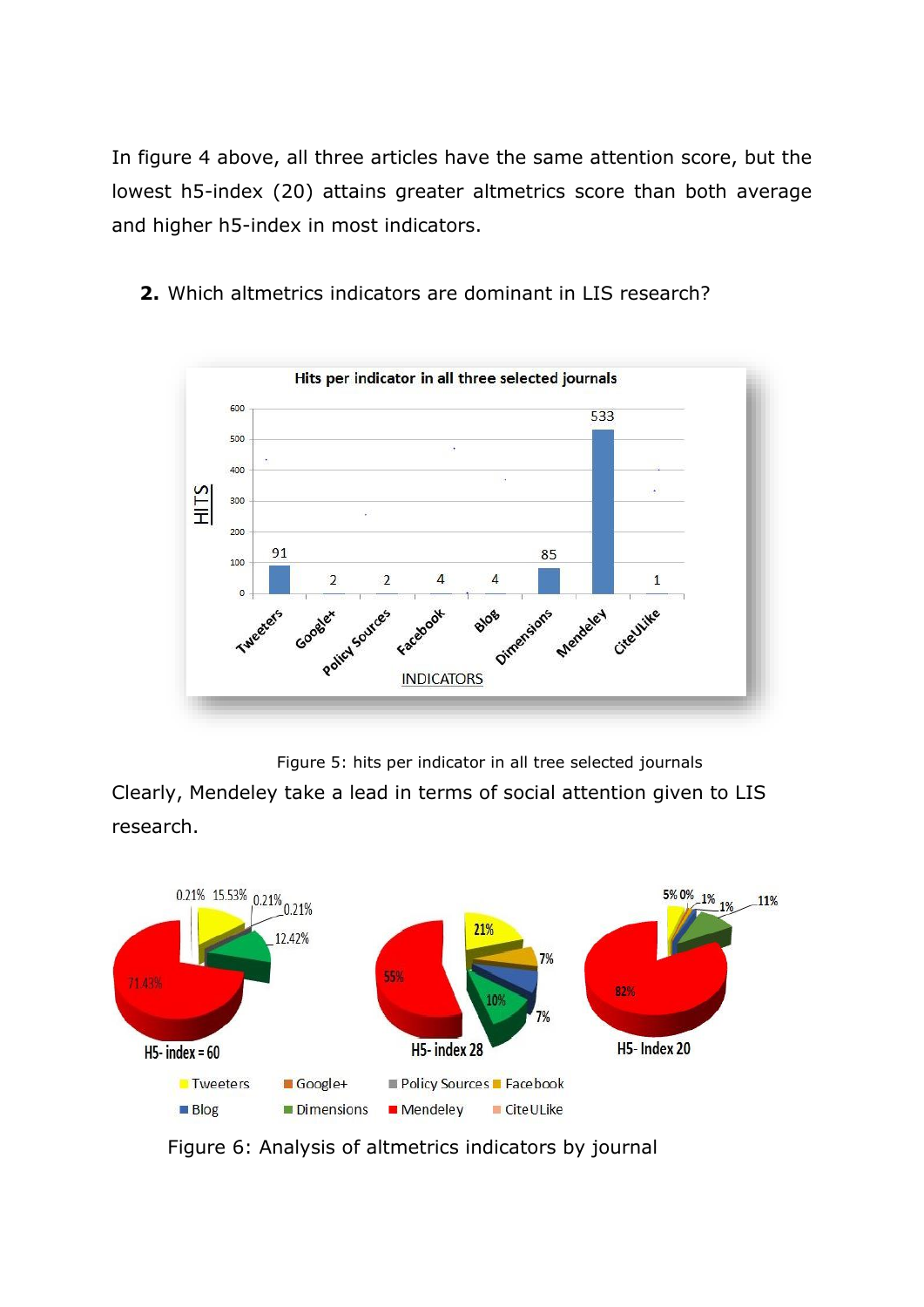The figure 6 shows that Mendeley takes a first place in all journals (h5 index60 =  $71\%$ , h5-index28 =  $55\%$  and h5-index20 =  $82\%$ ). Dimensions take a second place (h5-index60 =  $12\%$ , h5-index28 =  $7\%$  and h5-index20  $= 11\%$ ). Again, Tweeters take the third place (h5-index60 = 16%, h5index28 =  $21\%$  and h5-index20 = 5%). Other altmetrics indicators follow.

**3.** Can articles in low ranked journals attain more social media attention than articles in highly ranked journals?

| $h5$ -Index 60 (N=16)        |                                                       | $h5$ -Index20 (N=9)          |                                             |
|------------------------------|-------------------------------------------------------|------------------------------|---------------------------------------------|
| <b>Number of</b><br>articles | <b>Altmetrics</b><br><b>Attention</b><br><b>Score</b> | <b>Number of</b><br>articles | <b>Altmetrics</b><br><b>Attention Score</b> |
|                              |                                                       |                              |                                             |
|                              |                                                       |                              |                                             |
|                              |                                                       |                              |                                             |
|                              |                                                       |                              |                                             |
|                              |                                                       |                              |                                             |
|                              |                                                       |                              |                                             |
|                              | A                                                     |                              |                                             |
|                              |                                                       |                              |                                             |

Table 2: Comparison of articles altmetrics score in journals with different h5 index

After comparing the article altmetrics attention scores from two journals (h5-index= 60 and h5-index= 20), one article in the low h5-index (20) has greater altmetrics attention score than 15 of 16 articles in high h5-index (60). This implies that articles in low ranked journals have a possibility of attaining altmetrics attention score that is greater than those in highly ranked journals.

#### **Discussion and Conclusion**

The arguments on whether altmetrics can be used to assess impact and quality of research have been common in the domains of research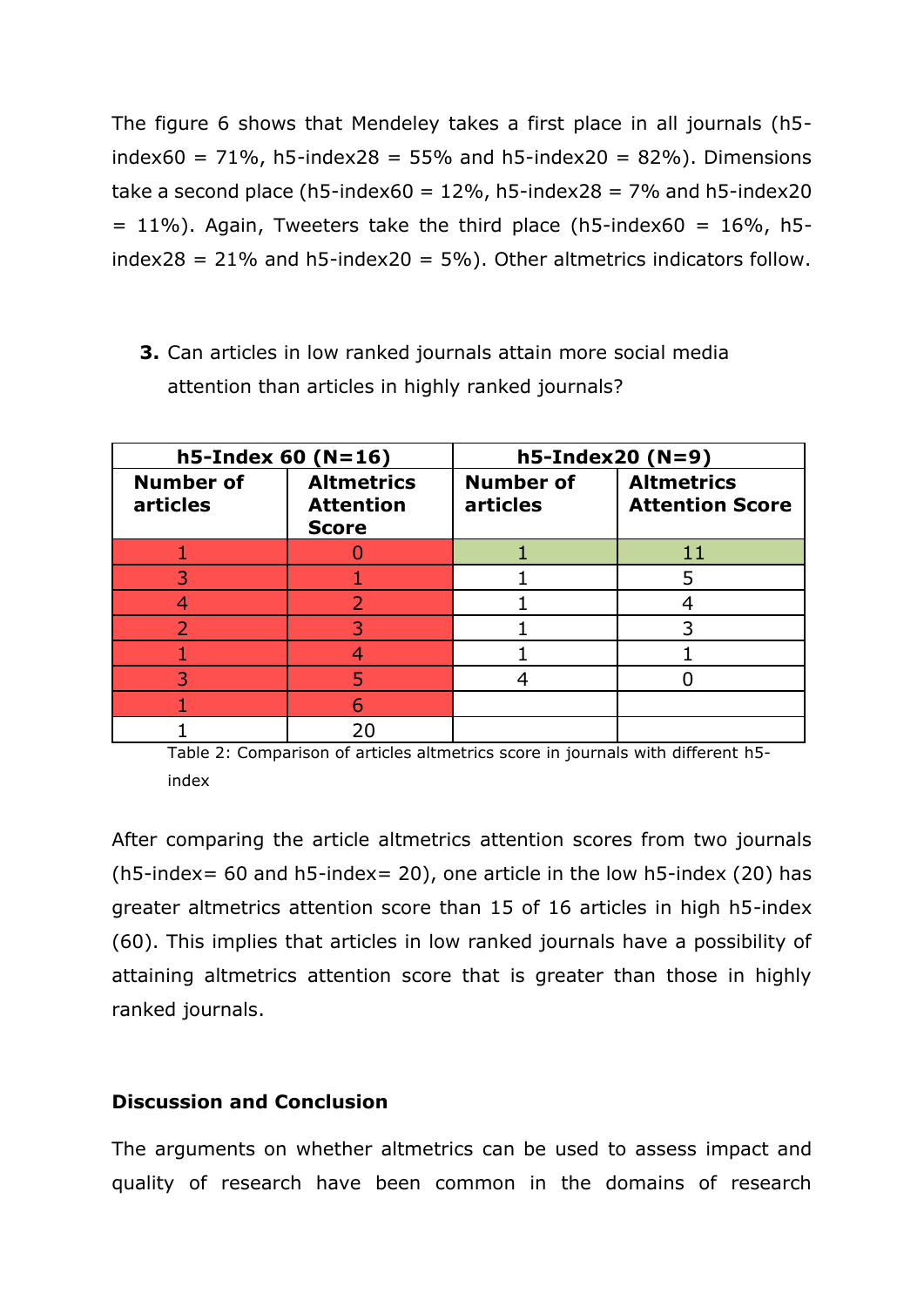evaluation. The assessment carried through this paper is important as it clarifies the position of altmetrics alongside other techniques (e.g. citation analysis and h-index) for research impact evaluation. Article altmetrics 'Attention Score' is not always proportional to the journal's h5-index. Top Medeley readers do not guarantee top h5-index. Most commonly, the social attention given to research contributions is through Mendeley. While we can conclude Mendeley readers is a leading altmetrics indicator, one may note that strengths amongst altmetrics indicators vary from article to article. Therefore, there is a higher possibility of biases (as shown in the rationale of this paper), when comparing altmetrics of articles using a single altmetrics indicator. Judging the quality of a research paper by social media attention it receives is inadequate, because papers in low ranked journals may attain more social media attention than papers in highly ranked journals, which are commonly considered as having papers of high quality. The factors that have been provided in the rationale of this paper, such as common biases around both citation analysis and altmetrics and research quality may contribute greatly to these differences. Since h5-index combines both quantity and impact of research, altmetrics may not be considered same as h5-index. Altmetrics can be useful in determining the extent in which the social world engages with the scientific community. Therefore, the quality of the journal may not be judged based on the social media attention it receives.

#### **Recommendations**

This paper warns of misuse of altmetrics, such as for assessing the research quality. When comparing altmetrics for articles, this paper condemns the use of a single altmetrics indicator to determine the entire social media attention received by compared articles. Since the mismatch between altmetrics and citation counts has been confirmed, altmetrics may not be used to judge the quality of both the journals and articles. The use of social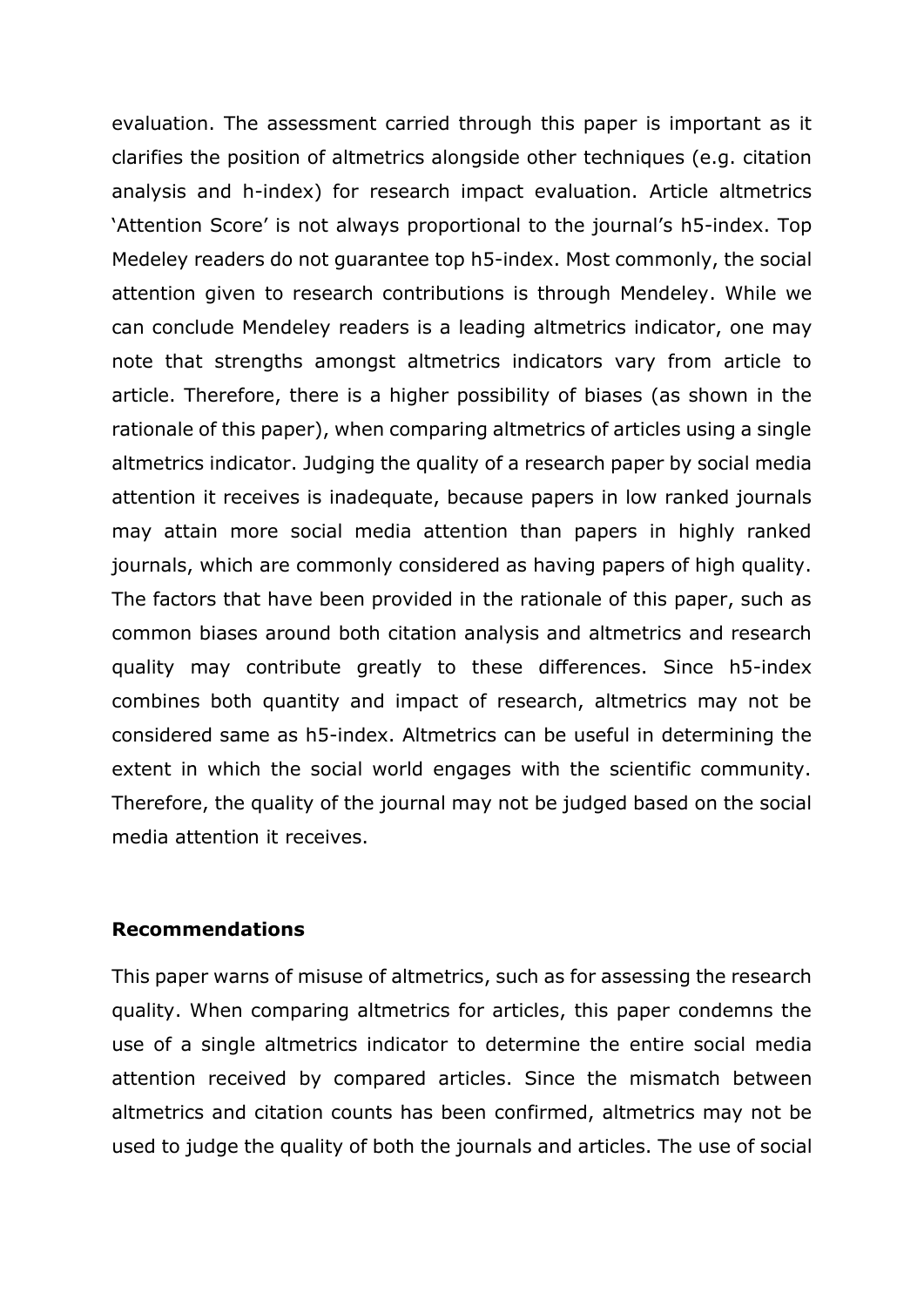media for scholarly communication is encouraged, in order to promote the relevance of altmetrics in linking science with the general society.

#### **References**

- Altmetrics.com. (2020). What are altmetrics?: an introduction. [Online] Available: [https://www.altmetric.com/about-altmetrics/what-are](https://www.altmetric.com/about-altmetrics/what-are-altmetrics/)[altmetrics/](https://www.altmetric.com/about-altmetrics/what-are-altmetrics/) Accessed: 23/10/2020
- Bornmann, L. (2014). Do altmetrics point to the broader impact of research ? An overview of benefits and disadvantages of altmetrics. *Journal of Informetrics*, *8*(4), 895–903. https://doi.org/10.1016/j.joi.2014.09.005
- Bornmann, Lutz, Robin Haunschild, and Jonathan Adams. (2019)."Do altmetrics assess societal impact in a comparable way to case studies? An empirical test of the convergent validity of altmetrics based on data from the UK research excellence framework (REF)." *Journal of Informetrics* 13.1: 325-340.
- Costas, R., & Bordons, M. (2007). The h5-index: Advantages, limitations and its relation with other bibliometric indicators at the micro level. *Journal of informetrics*, *1*(3), 193-203.
- Google Scholar. (2019) Top publications: h5-index
- Mingers, J., & Yang, L. (2017). *Evaluating journal quality: A review of journal citation indicators and ranking in business and management*. *257*, 323–337. https://doi.org/10.1016/j.ejor.2016.07.058
- Mingers, J., Macri, F., & Petrovici, D. (2012). Using the h -index to measure the quality of journals in the field of business and management. *Information Processing and Management*, *48*(2), 234– 241. https://doi.org/10.1016/j.ipm.2011.03.009